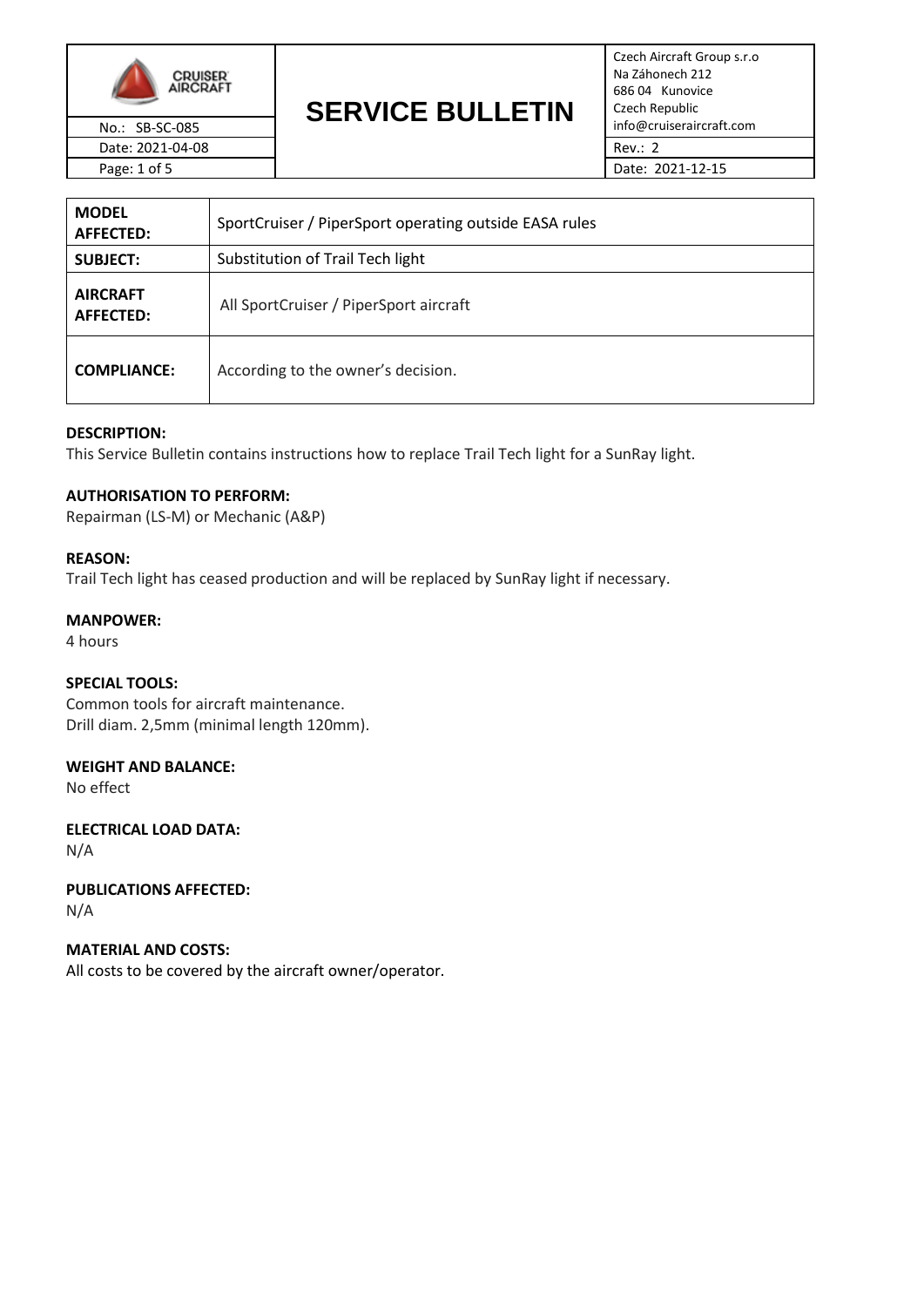

**SERVICE BULLETIN** No.: SB-SC-085 **INSTERNATION:** No.: SB-SC-085

Czech Aircraft Group s.r.o Na Záhonech 212 686 04 Kunovice Czech Republic Date: 2021-04-08 Rev.: 2

Page: 2 of 5 Date: 2021-12-15

### **MATERIAL:**

| <b>ITEM No.</b> | <b>NOMENCLATURE</b>   | <b>DESCRIPTION</b>                    | <b>QUANTITY (PCS)</b> |
|-----------------|-----------------------|---------------------------------------|-----------------------|
| 001             | 6902LI11              | SunRay 01-1150 light (with connector) | 1                     |
| 002             | SI0676N_110_001       | 1<br>Mock-up of the light             |                       |
| 003A            | SI0678N-A             | Pad A                                 | 1                     |
| 003B            | SI0678N-B             | Pad B                                 | $\mathbf{1}$          |
| 003C            | SI0678N-C             | Pad C                                 | $\mathbf{1}$          |
| 004             | 3111K312              | <b>Screw AN525-10R12</b>              | $\mathbf{1}$          |
| 005             | 3111K316              | <b>Screw AN525-10R16</b>              | $\mathbf{1}$          |
| 006             | 3121A653              | Nut AN365-1032                        | $\mathbf{1}$          |
| 007             | 3131A310              | Washer AN960-10                       | 5                     |
| 008             | 3131A312              | Washer AN960-10L                      | $\overline{2}$        |
| 009             | 664M0004              | Wire                                  | 2 <sub>m</sub>        |
| 010             | 51202148              | Shrink tube                           | $0,1$ m               |
| 011             | 4610A003              | Loctite 243                           | 1                     |
| 012             | 4410V002 <sup>1</sup> | <b>Emfimastic PU50</b>                | $\mathbf{1}$          |
| 013             | $N/A^{1,2}$           | 3M Marine Adhesive Sealant 5200       | $\mathbf{1}$          |
| 014             | 6602TOG31,3           | 3A toggle circuit breaker             | $\mathbf{1}$          |
| 015             | 6612FU031,3           | 3A circuit breaker                    | 1                     |

 $^{1}$ one of these, <sup>2</sup>order in local store,  $^{3}$ depends on airplane equipment

### **ACCOMPLISHMENT INSTRUCTIONS:**

- NOTE: During the implementation of this SB follow AC43-13.
- 1. Set the **MASTER BAT** and **LDG L** switch to OFF.
- 2. Remove engine cowlings, disconnect positive (+) battery terminal (see MM, Chapter 11).
- 3. Remove the original landing light (see MM, Chapter 11).
- 4. Set-up the mock-up of light (002) and pad (003A, 003B or 003C) to the hole (see Fig. 1). Light must be parallel to flange in cowling. Parallelism may be setup by the pad.



**Fig. 1**: Mock-up in the hole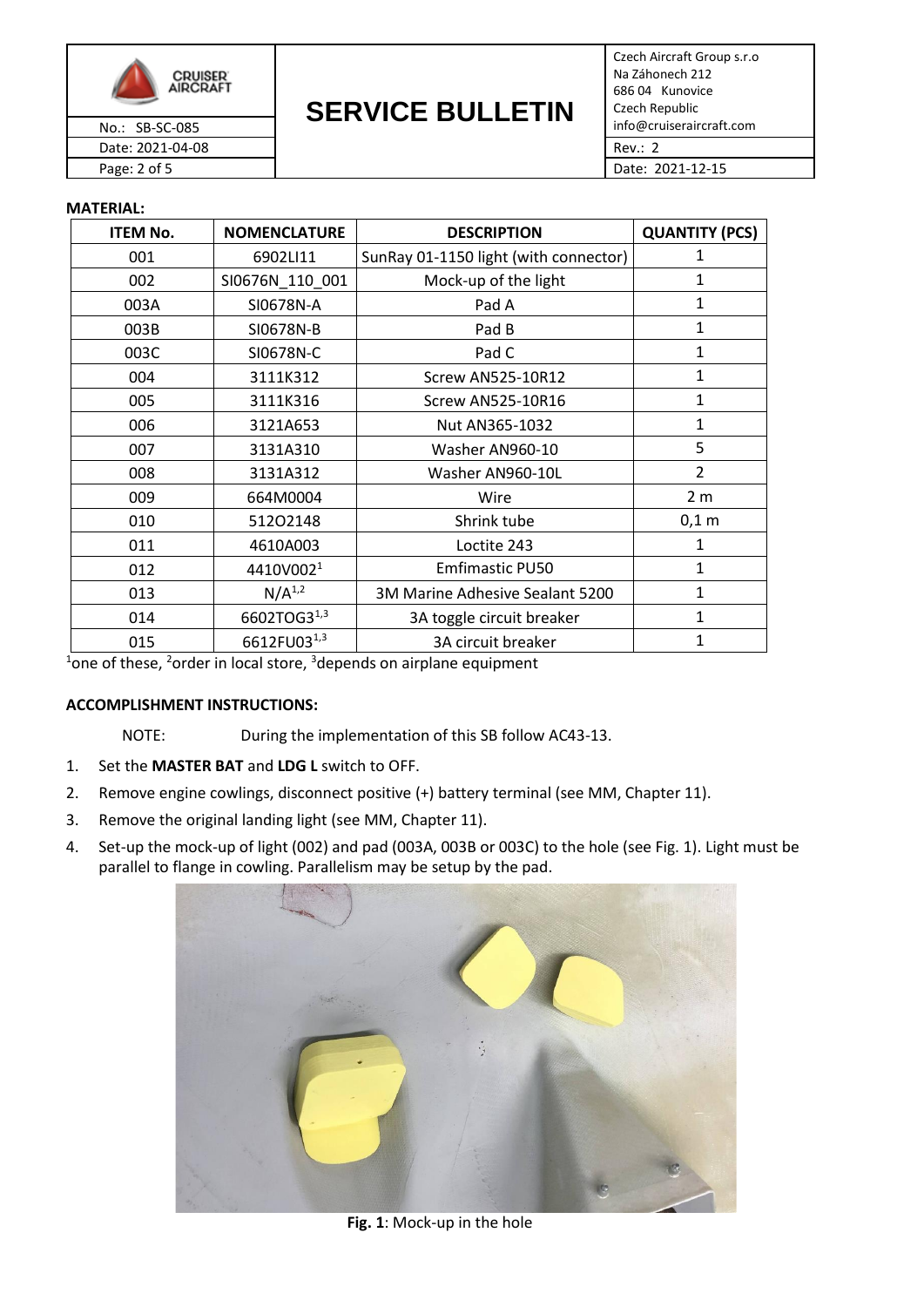

**SERVICE BULLETIN** No.: SB-SC-085 **Info ULIVICE DUCLETIII** info@cruiseraircraft.com

Czech Aircraft Group s.r.o Na Záhonech 212 686 04 Kunovice Czech Republic

- 5. Using a mock-up, drill a 2.5 mm hole. Then drill the hole to a diameter of 5.2 mm.
- 6. Depending on the resulting joint thickness, choose a suitable screw (004 or 005) and a combination of washers (007 and 008).
- 7. Test light (001) and verify the parallelism of the front of the light and the flange in the cowling after tightening the bolt. Due to the tightening of the screw, the parallelism may be broken. In this case, choose another pad.
- 8. If necessary, repeat steps 5 to 7.
- 9. Enlarge the front hole for the light to an oval with dimensions 62x59mm (see Fig. 2).

NOTE: Slight overlap between top of light lens and cowling is acceptable (approx. 5 mm).



**Fig. 2**: Oval hole

- 10. Degrease the surfaces where the adhesive will be applied.
- 11. Glue the pad with glue (012 or 013). Before the glue hardens, the position can be checked and adjusted using a mock-up. To fix the glued joint, use a screw and a nut (006). Protect the screw against sealing with plastic foil and vaseline.
- 12. Clean the drilled hole from glue residues.
- 13. The light has 5 wires, only two will be used. Red 351C (positive) and black 352C (ground), blind the other wires with a shrink tube (010). See Fig. 3. Valid scheme depends on airplane equipment.



**Fig. 3**: Electric scheme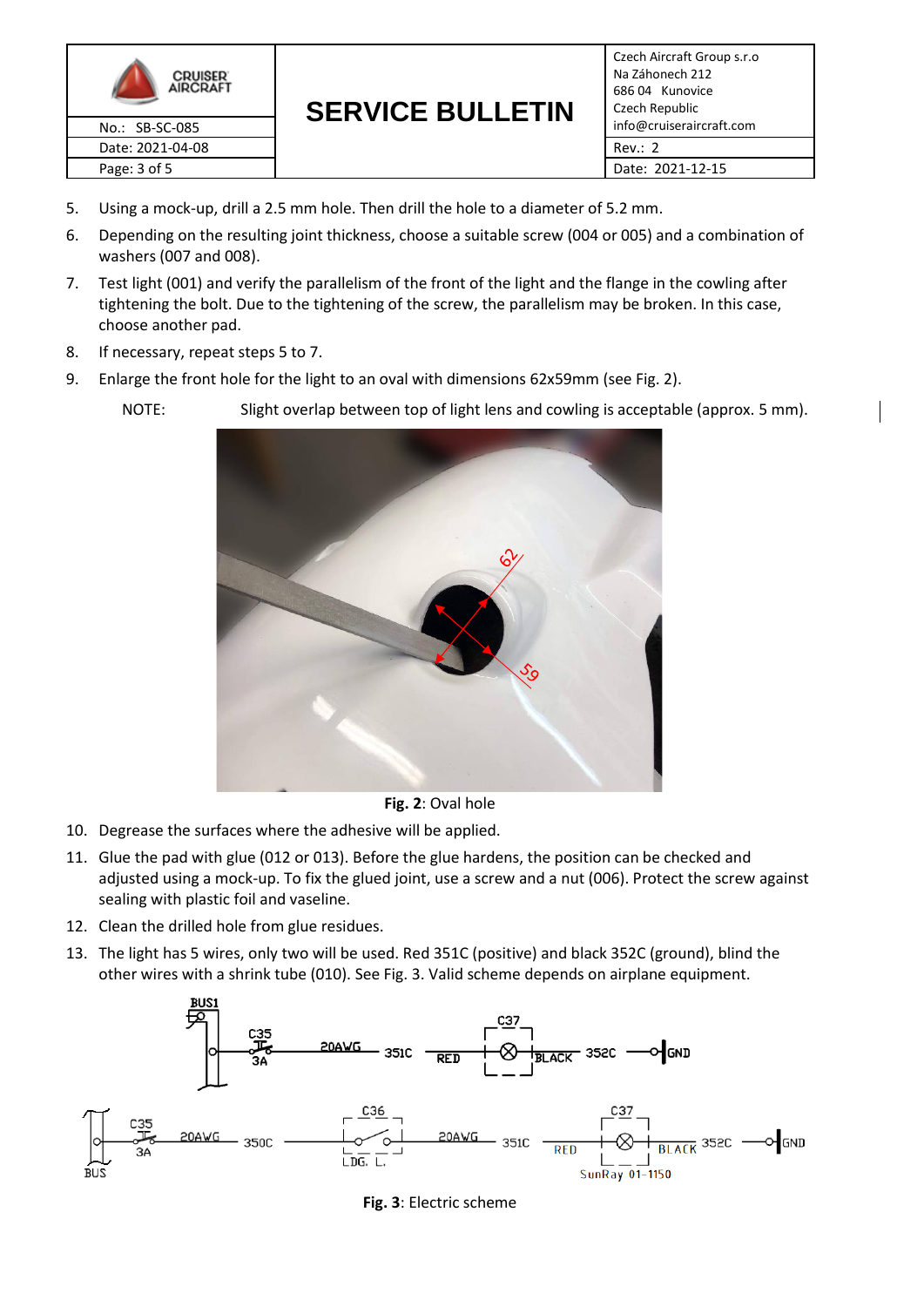

# **SERVICE BULLETIN**

Czech Aircraft Group s.r.o Na Záhonech 212 686 04 Kunovice Czech Republic No.: SB-SC-085 **INSTERNATION:** No.: SB-SC-085

- 14. Extend the wires from light. So, they are above the left NACA intake.
- 15. Clean and degrease the screw.
- 16. Mount the light with screw. Glue the screw with Loctite (011).
- 17. Install lower engine cowling.
- 18. Extend the power cords over the left NACA intake
- 19. Crimp the connector to power cords and wires from light.
- 20. Glue the wires from light with glue over the left NACA intake. See Fig. 4.



**Fig. 4**: Glued wires